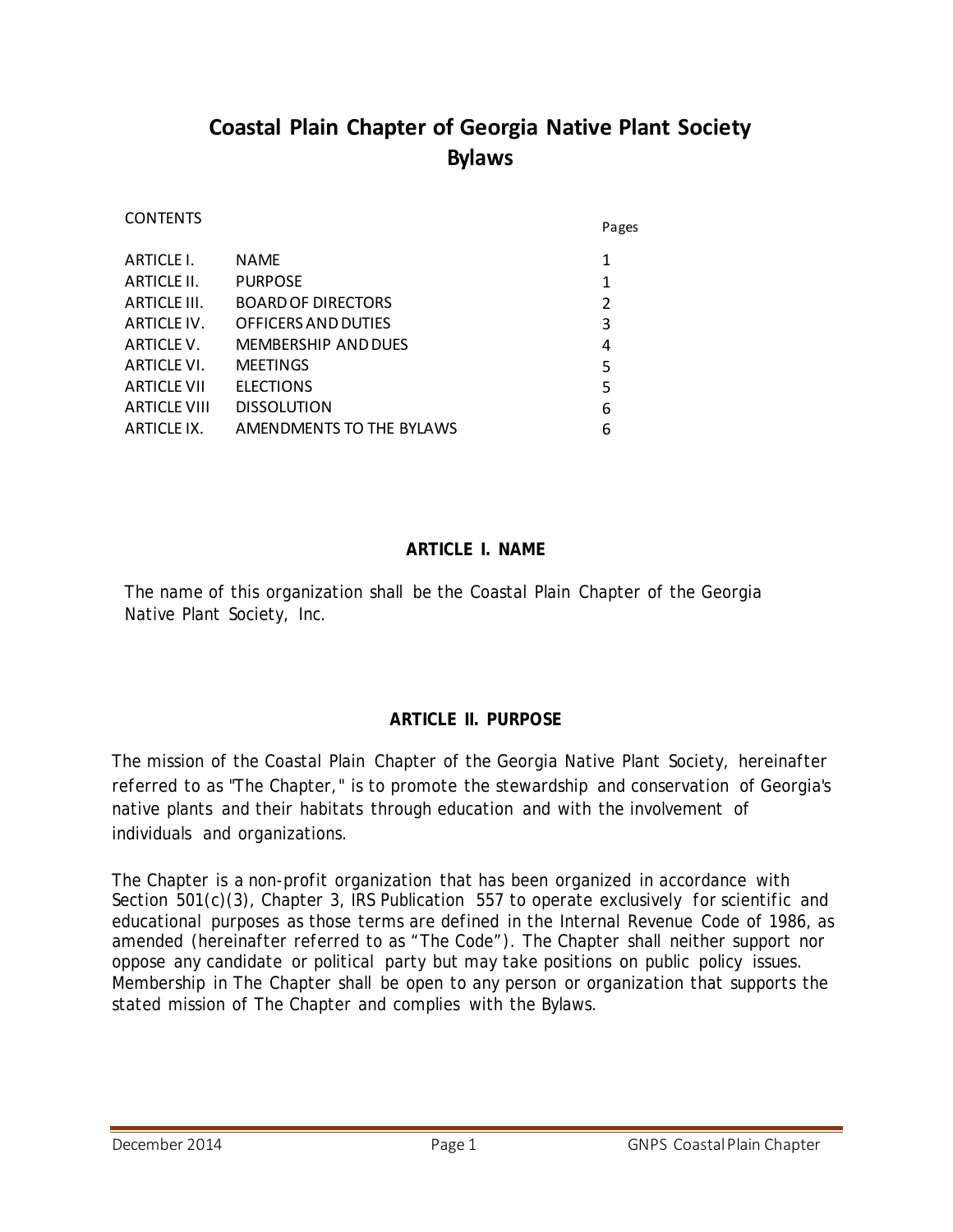### **ARTICLE III. BOARD OF DIRECTORS**

Section 1. **Members.** The Chapter shall have a Board of Directors (hereinafter referred to as BOD) consisting of a minimum of six members ("Directors"), including three (3) or four (4) officers of The Chapter (Secretary and Treasurer may be combined) and two (2) to four (4) Directors. Directors' roles may include Regional Directors, Director of Rescues, Directorof Education, and Directorof Projects and Programs [restoration, conservation etc.], and Immediate Past President. Each Director shall have one vote in matters rightfully to be determined by the BOD. Should two persons co-serve, they shall be entitled to only one vote. The president shall vote only in the event of a tie. If the President is elected for successive terms, the Immediate Past President position will remain vacant. Immediate Past President is a non-Voting position.

Section 2. **Authority.** The BOD shall have sole control and management of The Chapter's name, activities, affairs, and shall generally manage and conduct all matters necessary for the welfare of The Chapter. Without limiting the generality of the foregoing, the BOD shall have the authority to fill vacant BOD chairs or committee chairs; to create or dissolve committees; to make or authorize all contracts; to prescribe rules, regulations, conventions, aims and objectives for The Chapter, and to alter or amend the same; and to fix penalties for the violation thereof and to enforce the same.

Section 3. **Terms/Vacancy.** Officers shall serve for a term of two years. Each Director shall serve for a term of one (1) calendar year, beginning January 1. Vacancies on the BOD will be filled by presidential appointment approved by the BOD; such appointees will serve the remainder of the current term. In the event of a vacancy in the office of the president, the Vice President shall succeed to the office of President for the remainder of the current term. Any resignations from any elected or appointed position must be presented in writing to the BOD. Any individual Director may be relieved of his/her duties upon a two-thirds vote of the BOD. Any Director missing two consecutive BOD meetings without giving prior notice of such absence will be considered to have resigned, subject to confirmation by the BOD.

Section 4. **Indemnification.** The Chapter shall indemnify, to the fullest extent permitted by the Georgia Nonprofit Corporation Code, and if applicable, Section 4941 of the United States Internal Revenue Code of 1986, as amended, any individual made a party to a proceeding because such individual is or was a Director of The Chapter against liability incurred in the proceeding, if such individual acted in a manner such individual believed in good faith to be in or not opposed to the best interests of The Chapter and, in the case of any criminal proceeding, such individual had no reasonable cause to believe such individual's conduct was unlawful. For purposes of this Section, the terms 'party', 'proceeding', and 'liability' shall have the meanings given to them in the provisions of the Georgia Nonprofit Corporation Code which govern the indemnification of directors, and 'director' shall have the meaning given to the term 'director' in such provisions of the Georgia Nonprofit Corporation Code.

The Chapter shall pay for or reimburse the reasonable expenses incurred by a Director who is a party to a proceeding, in advance of final disposition of the proceeding, if (a) the Director furnishes The Chapter a written affirmation of the Director's good faith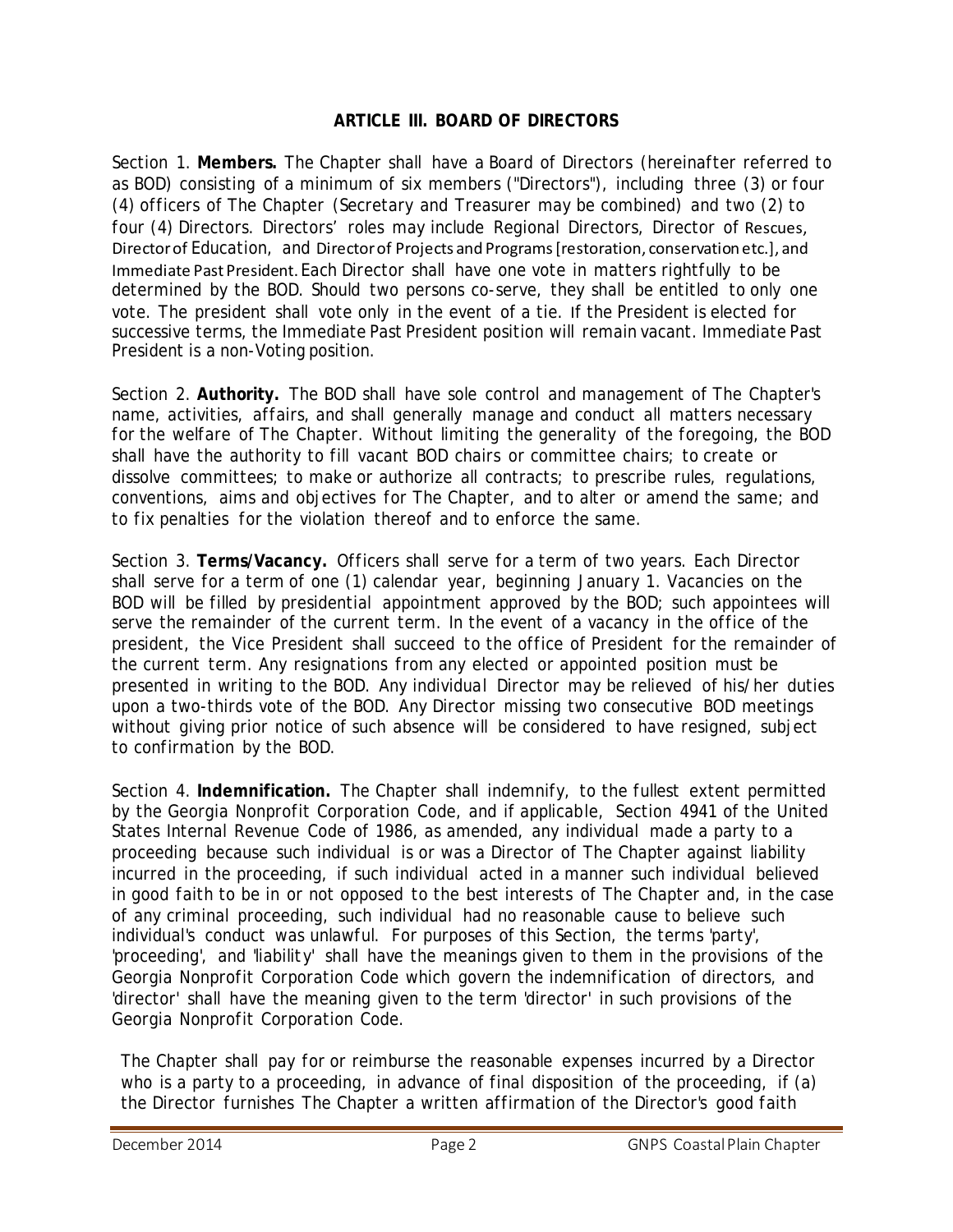belief that the Director has met the standard of conduct set forth in this section, and (b) the Director furnishes The Chapter a written undertaking, executed personally or on the Director's behalf, to repay any advances if it is ultimately determined that the Director is not entitled to indemnification. The written undertaking required by subparagraph (b) above must be an unlimited general obligation of the Director but need not be secured and may be accepted without reference to financial ability to make repayment.

Section 5. **Conflict of Interest:** No Director will receive financial recompense from The Chapter for their services to the organization during their term of office. All officers and directors will comply with The Chapter policy on ethics and conflict of interest and will review the policy annually for as long as they serve. Refer to the Conflict of interest policy for ethics and conflict of interest.

Section 6. **Other.** Anything not covered by these bylaws shall be referred to Robert's Rules of Order.

### **ARTICLE IV. OFFICERS AND DUTIES**

The officers of the BOD shall be a president, a vice-president, a secretary, and a treasurer or a secretary/treasurer.

The **President** shall preside over all meetings of the members and the BOD. The president shall be an ex-officio member of all committees except the nominating committee. He/she shall perform such other duties as customarily pertain to the office of president, or as he/she may be directed to perform by resolution of the BOD. The president is the official spokesperson for The Chapter; however, he/she has the discretion to delegate that authority to a specific person.

The **Vice President,** in the absence or inability of the president (inability determined by a majority vote of the BOD), shall act in his/her stead. The Vice President shall be responsible for the annual business meeting program, the orientation of Directors new to the BOD, and for other projects designated by the BOD. At the will of the BOD, the Vice President shall serve as Parliamentarian.

The **Secretary** shall keep records of the proceedings of the BOD meetings and any official business that takes place in general membership meetings of The Chapter, and be responsible for all such past records of the organization except those in possession of the treasurer. The Secretary shall prepare such directives, correspondence, and other documents as are needed and authorized by the BOD. He/she shall keep the official copy of current bylaws, policies, standard operating procedures (such as financial policies and procedures, style and identity guide, committee descriptions, etc.), and provide such on request.

The **Treasurer** is the chief fiscal management officer of The Chapter and is responsible for the development of the fiscal policy and long term fiscal planning. The treasurer shall collect the revenue of The Chapter and pay its bills, as authorized by the BOD. He/she shall prepare and maintain full and complete records of assets and liabilities of The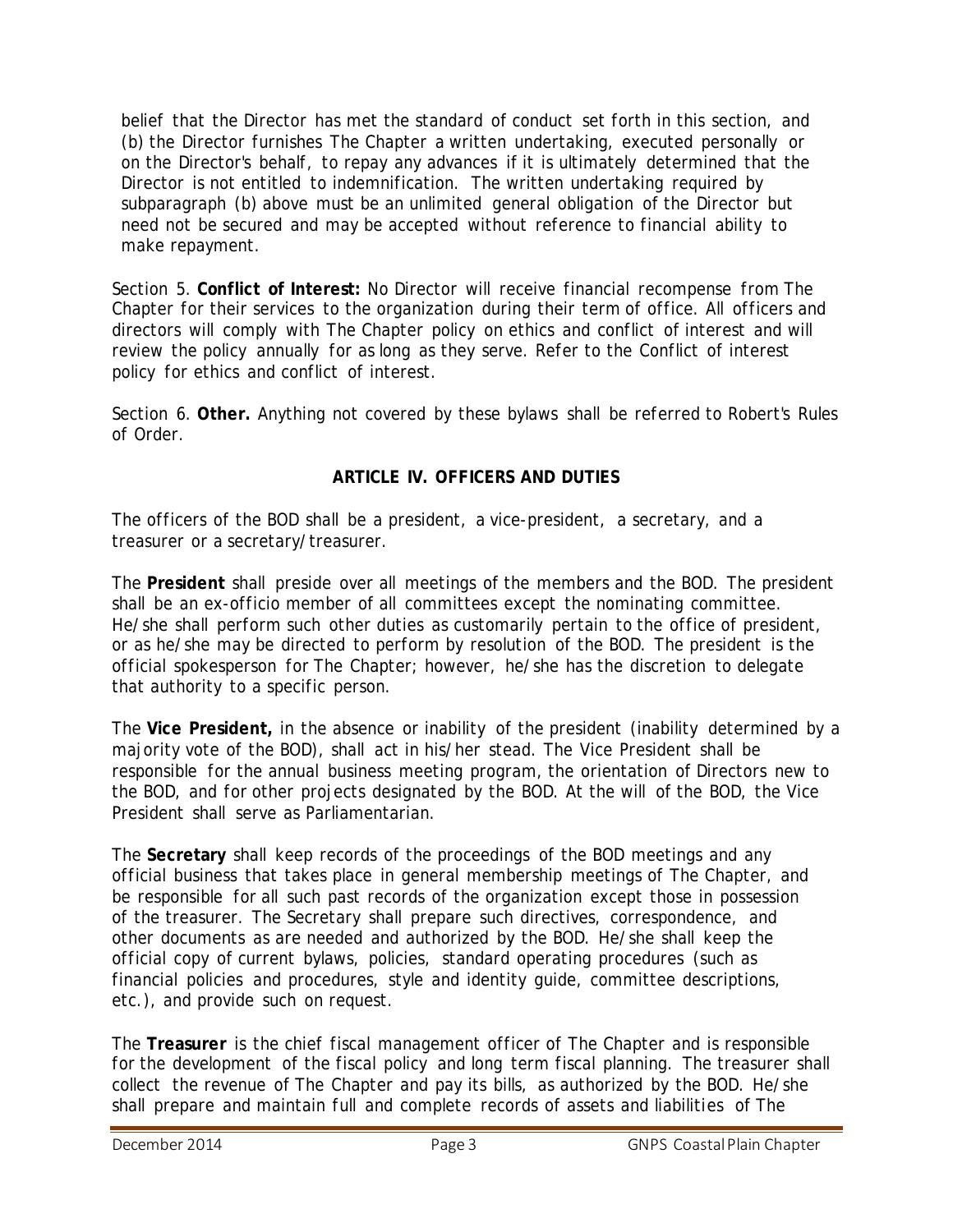Chapter and such tax reports as may be required. The treasurer shall submit an annual financial report for the current year and a budget for the coming year to the BOD at their meeting immediately prior to the Annual Meeting. All funds of The Chapter shall be deposited in the name of The Chapter in recognized financial institutions. The treasurer or the president will sign or approve all checks. The Treasurer shall make available for inspection by any member of The Chapter any financial records requested.

### **ARTICLE V. MEMBERSHIP AND DUES**

Section 1. **Eligibility and Categories.** Any person, family, business, or organization interested in the conservation of Georgia's native plants may become a member of The Chapter upon payment of dues. Membership categories and dues shall be set and reviewed as needed by the BOD. The BOD shall approve definitions of membership categories, the annual dues for each class of membership, and policy for reinstatement after short-term lapse.

Section 2. **Calendar Year.** The calendar year for The Chapter will be January 1 to December 31. Dues shall be due in January and payable not later than January 31. Dues paid after October 1 shall be applied to the next calendar year. Dues will not be prorated otherwise.

Section 3. **Voting Rights.** Each membership shall be entitled to one (1) vote regardless of how many individuals may be represented by that membership.

Section 4. **Termination of Memberships.** Membership is not transferable. Membership shall terminate upon the earliest of:

1. Failure of the member to renew his/her membership by paying the annual dues by January 31.

2. Death of all members within a single membership.

3. Expulsion of the member as provided for in this paragraph. The BOD may expel any member for actions inconsistent with The Chapter's aims and objectives. The member shall be given at least 7 days notice of any proposed action by the BOD to expel the member, with a statement of the reasons for the proposed expulsion, and may appear at the BOD meeting at which the action is proposed to be taken to explain his/her actions.

Section 5. **Rights.** No member shall possess any property right in or to the property of The Chapter. No member, commercial or individual, may use the name or logo of The Chapter without the express permission of the BOD.

## **ARTICLE VI. MEETINGS**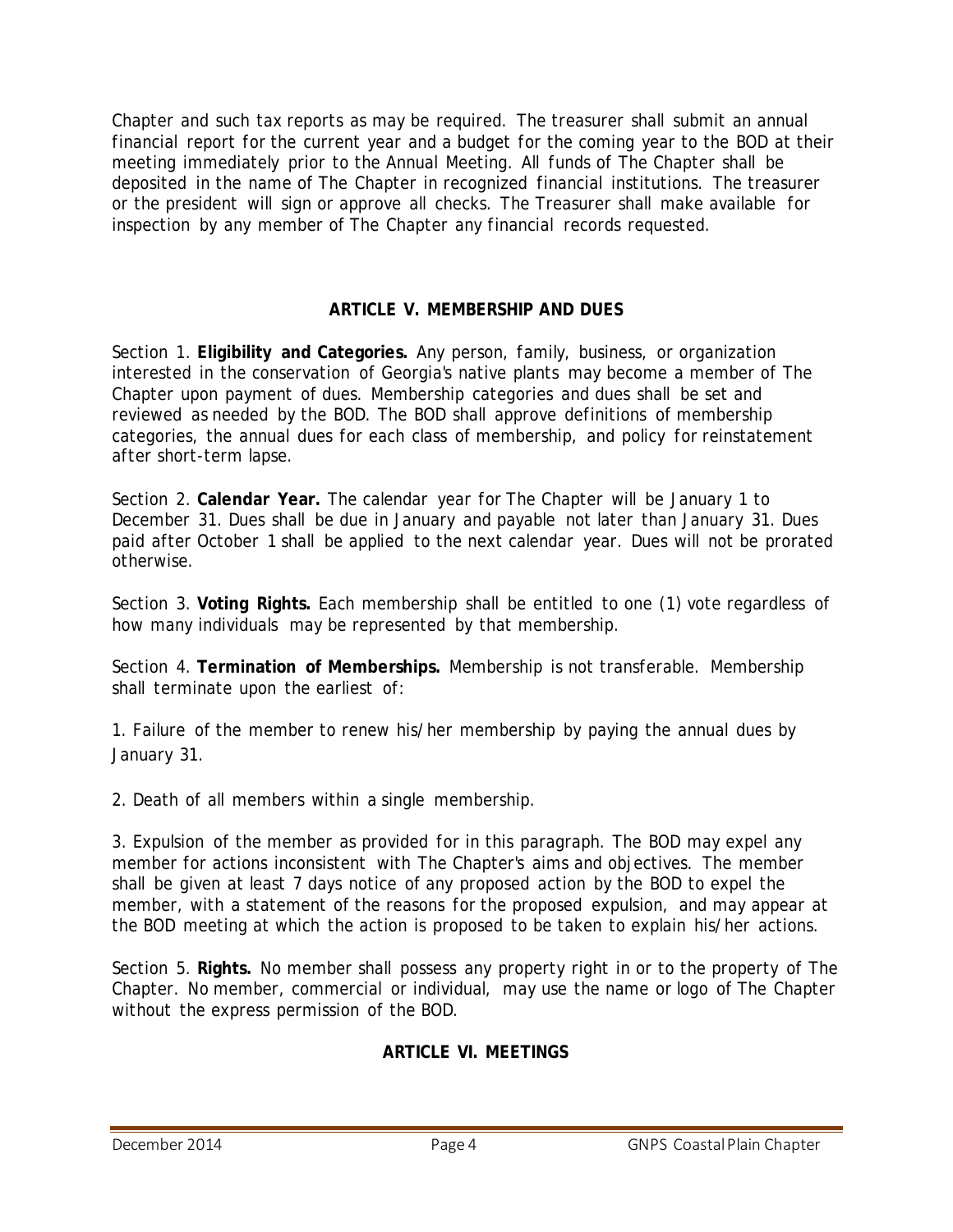Section 1. **General Membership Meetings.** The Chapter will hold at least four general membership meetings during the year on a regular schedule to be set by the BOD.

Section 2. **Board of Directors Meetings.** The BOD shall meet at least four times during the fiscal year. The president as needed may call special meetings of the BOD provided that all BOD members receive at least four days' notice of such meeting, and shall call a special meeting upon the written request of four members of the BOD. The President shall have the authority to schedule a BOD meeting on an alternative date that is agreeable to a majority of the elected BOD members when necessary to achieve quorum. The President is authorized to allow members of the BOD to attend a BOD meeting by telecommunication as necessary and possible. Directors may e-vote when the President calls for an e-vote. All meetings of the BOD are open to the general membership of The Chapter.

Section 3. **Annual Business Meeting.** The Annual Business meeting shall be conducted as the last General Membership Meeting of the calendar year. The program shall include the report of the nominating committee, a financial report, and reports from committees. These reports, other than the nominating committee report, may be written with copies available to the membership or published in other appropriate media designated by the BOD.

Section 4. **Quorum.** A majority of the total number of Directors shall constitute a quorum at any meeting.

# **ARTICLE VII. ELECTIONS**

Section 1. **Nominating Committee.** There shall be a Nominating Committee consisting of at least five members of The Chapter, no more than three of whom may be Directors. The Nominating Committee will be appointed by the President and approved by the BOD. The Nominating Committee will create a slate of Directors, specifying Officers. No later than the last general membership meeting preceding the annual meeting, the Nominating Committee will announce the date of the upcoming election and how to submit nominations. After review by the BOD, the slate shall be publicized to the general membership at least two weeks before the Annual Meeting in a media deemed appropriate by the BOD. The Nominating Committee will, to the extent possible, ensure that the slate reflects the geographic diversity of the membership.

Section 2. **Elections.** Elections will be held at the Annual Meeting. Nominations may be taken from the floor of the Annual Meeting for either vacancies in the slate or alternative candidates for specific directorships, provided the nominee is present or has consented. The slate will be elected by simple majority of those members present. In case of competition for any office, voting will be by written ballot by members present at the meeting. The candidate receiving the highest number of votes is elected. In event of a tie, the BOD casts the deciding vote.